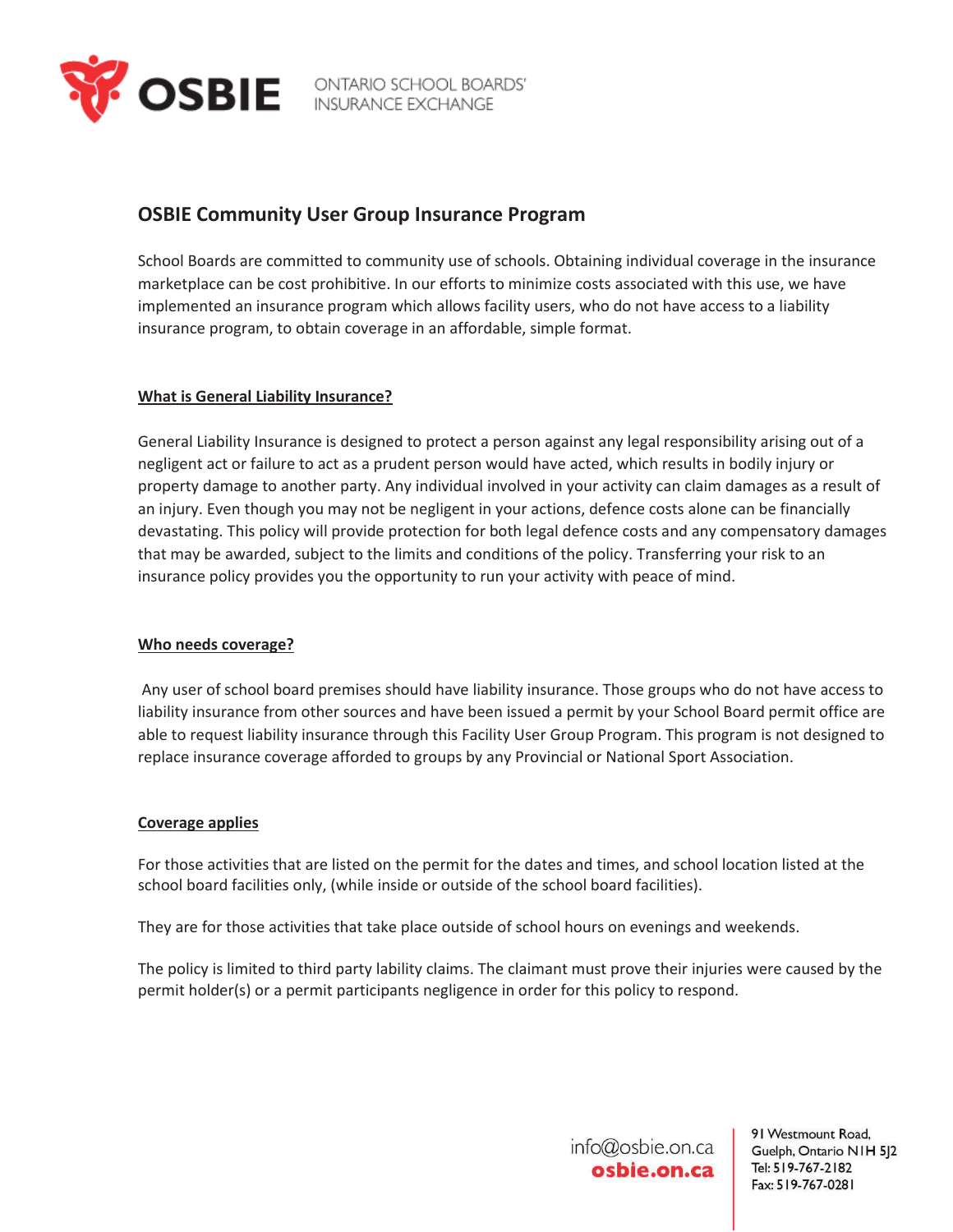# **Policy number: SR008859**

The OSBIE Community User Group Insurance Program is a *Liability policy,* not an accident or medical policy.

# *There is no COVID-19 coverage, under this program.*

# **Policy Limit**

\$5 million, and subject to a \$500 deductible

Program policy continuous until cancelled (for board)

# **Special Provisions**

There are extensions of coverage over and above what is provided by the Bodily Injury and Property Damage as previously outlined. These extensions are provided due to the nature of the activities association with community use of schools. To help you better understand, we have provided definitions below.

# **Host Liquor Liability (if offered & premium charged)**

If the board permits this type of activity, the liability coverage will extend to protect you in the event of an injury where the serving of alcohol is involved. In order for the policy to respond, liquor must be disclosed to the permit office and appropriate rates charged. Failure to disclose this information is considered misrepresentation or non-disclosure and policy will not respond.

# **Participant Liability**

This policy is NOT an accident or medical expense policy for Bodily Injury to a permit holder or to a person while taking part in the activity of the permit. Participant liability is limited to Third Party Liability Claims and extends liability to protect a participant in the permit or the permit holder in the event that the insured is sued by a third party for alleged negligence.

# **Personal Injury Liability**

This extension is provided to protect you in the event of oral or written publication of material that slanders or libels a person or organization, excluding any advertising material.